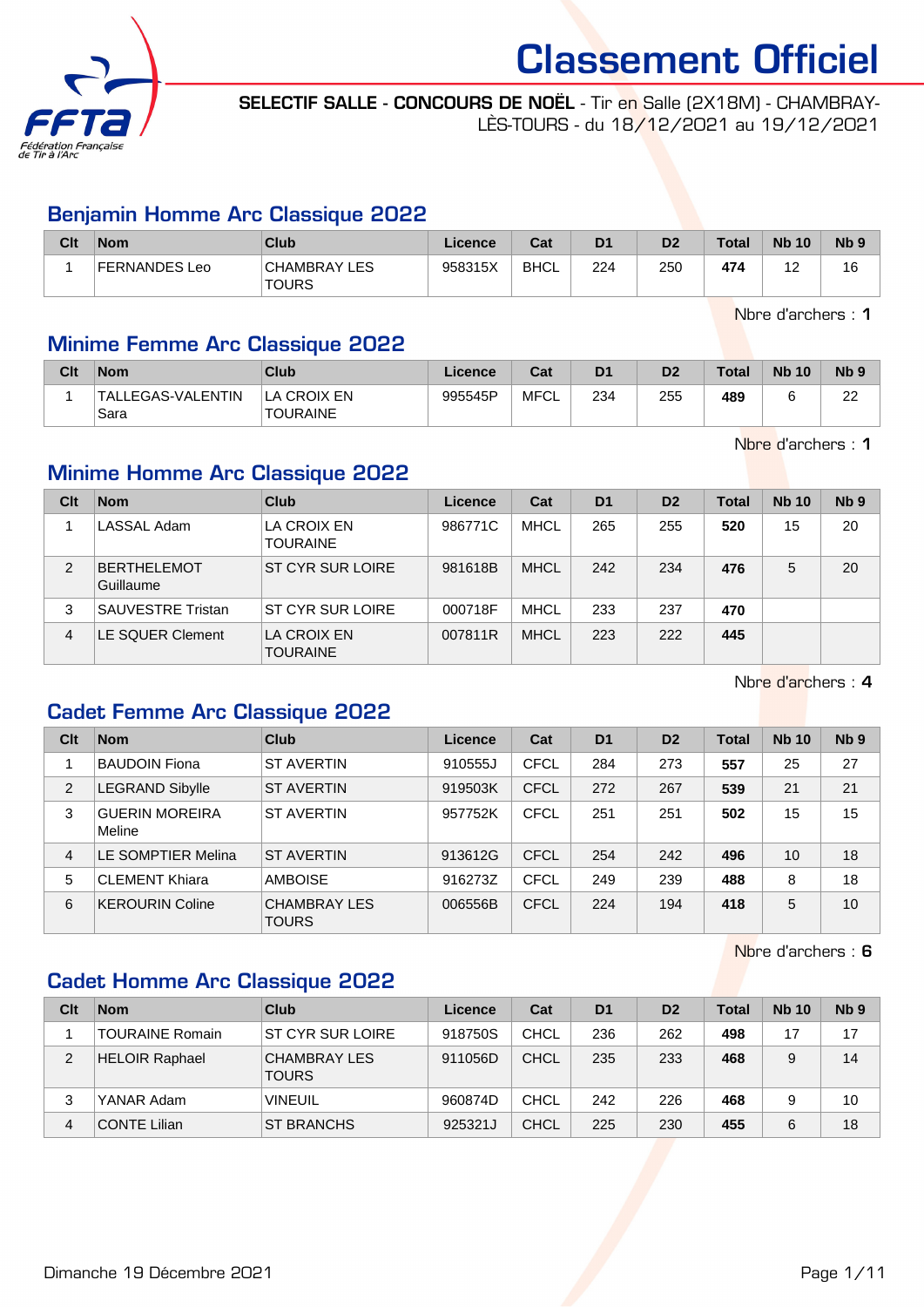

SELECTIF SALLE - CONCOURS DE NOËL - Tir en Salle (2X18M) - CHAMBRAY-LÈS-TOURS - du 18/12/2021 au 19/12/2021

### Cadet Homme Arc Classique 2022 (Suite)

| Clt | <b>Nom</b>             | Club                                | Licence | Cat         | D <sub>1</sub> | D <sub>2</sub> | Total | <b>Nb 10</b> | Nb <sub>9</sub> |
|-----|------------------------|-------------------------------------|---------|-------------|----------------|----------------|-------|--------------|-----------------|
| 5   | <b>TEASDALE Nathan</b> | ST CYR SUR LOIRE                    | 945635P | <b>CHCL</b> | 222            | 222            | 444   | 4            | 14              |
| 6   | <b>GIOVANNETTI Noe</b> | <b>ST AVERTIN</b>                   | 002265M | CHCL        | 220            | 217            | 437   | 9            | 9               |
|     | <b>VARNOUX Lucas</b>   | <b>CHAMBRAY LES</b><br><b>TOURS</b> | 911062K | CHCL        | 222            | 204            | 426   | 3            | 13              |
| 8   | <b>PATIN Teddy</b>     | ST BRANCHS                          | 843604L | CHCL        | 214            | 202            | 416   |              | 10              |
| 9   | <b>BOUMENDIL Lucas</b> | <b>CHAMBRAY LES</b><br>TOURS        | 995882F | CHCL        | 114            | 115            | 229   | 3            | 4               |

Nbre d'archers : 9

### Junior Femme Arc Classique 2022

| Clt | <b>Nom</b>             | Club                           | <b>Licence</b> | Cat         | D <sub>1</sub> | D <sub>2</sub> | <b>Total</b> | <b>Nb 10</b> | Nb <sub>9</sub> |
|-----|------------------------|--------------------------------|----------------|-------------|----------------|----------------|--------------|--------------|-----------------|
|     | <b>LORIDE Oriane</b>   | <b>ST AVERTIN</b>              | 807664W        | <b>JFCL</b> | 256            | 266            | 522          | 15           | 22              |
| 2   | <b>PADOIS Elodie</b>   | <b>FLEURY LES AUBRAIS</b>      | 862163J        | <b>JFCL</b> | 252            | 254            | 506          | 14           | 19              |
| 3   | <b>SUTTON Ilona</b>    | LA CROIX EN<br><b>TOURAINE</b> | 944998X        | <b>JFCL</b> | 242            | 242            | 484          | 12           | 16              |
| 4   | <b>PUYJALON Sofia</b>  | <b>AMBOISE</b>                 | 895402N        | <b>JFCL</b> | 206            | 184            | 390          | 9            | 9               |
| 5   | <b>PUYJALON Oceane</b> | <b>AMBOISE</b>                 | 895401M        | <b>JFCL</b> | 175            | 167            | 342          | 4            | 8               |
| 6   | <b>FOREST Sarah</b>    | ST BRANCHS                     | 893391C        | <b>JFCL</b> | 144            | 139            | 283          | 3            |                 |
|     | <b>PAPOT Elyse</b>     | <b>ST BRANCHS</b>              | 941253B        | <b>JFCL</b> | 153            | 123            | 276          |              |                 |

Nbre d'archers : 7

#### Junior Homme Arc Classique 2022

| Clt | <b>Nom</b>               | Club                                | Licence | Cat         | D <sub>1</sub> | D <sub>2</sub> | <b>Total</b> | <b>Nb 10</b> | Nb <sub>9</sub> |
|-----|--------------------------|-------------------------------------|---------|-------------|----------------|----------------|--------------|--------------|-----------------|
| 1   | LEBOT EloÎm              | <b>ST AVERTIN</b>                   | 861404J | <b>JHCL</b> | 282            | 272            | 554          | 25           | 21              |
| 2   | <b>MONJALON Corentin</b> | <b>CHAMBRAY LES</b><br><b>TOURS</b> | 887721P | <b>JHCL</b> | 262            | 271            | 533          | 22           | 23              |
| 3   | <b>PATON Clement</b>     | <b>ST AVERTIN</b>                   | 884028A | <b>JHCL</b> | 267            | 262            | 529          | 13           | 30              |
| 4   | <b>MAUROY Clement</b>    | ST CYR SUR LOIRE                    | 811402J | <b>JHCL</b> | 261            | 262            | 523          | 19           | 15              |
| 5   | <b>GUILLOUX Gwendal</b>  | <b>AMBOISE</b>                      | 867542F | <b>JHCL</b> | 250            | 244            | 494          | 7            | 19              |
| 6   | <b>HELOIR Quentin</b>    | <b>CHAMBRAY LES</b><br><b>TOURS</b> | 811413W | <b>JHCL</b> | 240            | 248            | 488          | 15           | 15              |
| 7   | <b>LAPORTE Julien</b>    | LA CROIX EN<br><b>TOURAINE</b>      | 868266T | <b>JHCL</b> | 245            | 238            | 483          | 8            | 19              |
| 8   | <b>PAYET Mathis</b>      | <b>ST BRANCHS</b>                   | 922562K | <b>JHCL</b> | 166            | 176            | 342          | 1            | 8               |

Nbre d'archers : 8

# Senior 1 Femme Arc Classique 2022

| Clt | <b>Nom</b>       | <b>Club</b>          | ∟icence | $\sim$<br>⊍aι                | D <sub>1</sub> | n.  | Total | <b>N<sub>b</sub></b><br>10 | <b>N<sub>b</sub></b> |
|-----|------------------|----------------------|---------|------------------------------|----------------|-----|-------|----------------------------|----------------------|
|     | ECHOUARD Doriane | TBAZON<br><b>MON</b> | 825130F | 0.4501<br>. ⊢<br>. ا ت<br>◡∟ | 233            | 241 | 474   |                            |                      |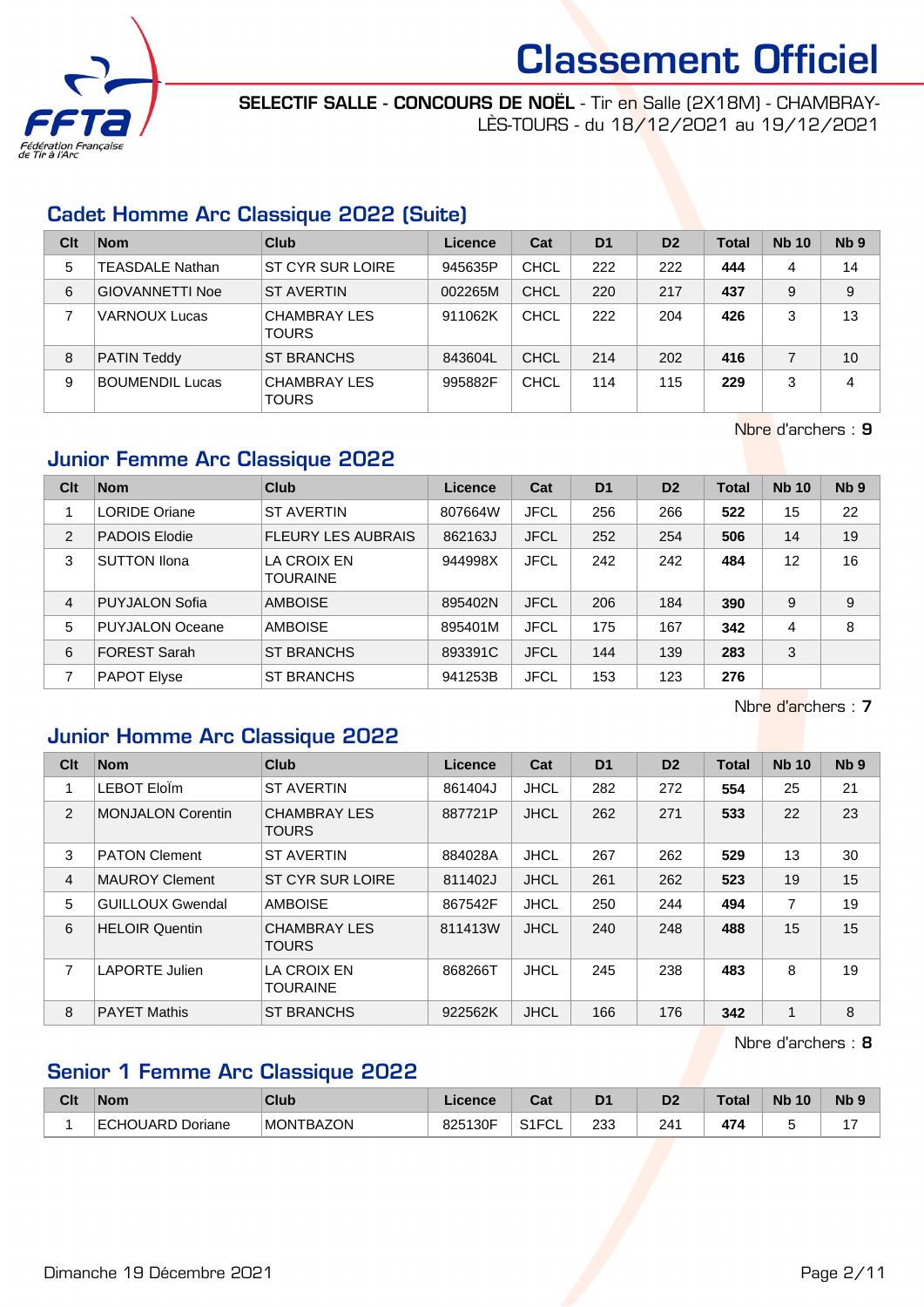

SELECTIF SALLE - CONCOURS DE NOËL - Tir en Salle (2X18M) - CHAMBRAY-LÈS-TOURS - du 18/12/2021 au 19/12/2021

#### Senior 1 Femme Arc Classique 2022 (Suite)

| Clt | <b>Nom</b>                              | <b>Club</b>                       | ∟icence | יה<br>⊍aι          | D <sub>1</sub> | D2  | $\tau$ otal | <b>N<sub>b</sub></b><br>10 | N <sub>b</sub> 9  |
|-----|-----------------------------------------|-----------------------------------|---------|--------------------|----------------|-----|-------------|----------------------------|-------------------|
| -   | <sup>'</sup> Caroline<br><b>GRATEAU</b> | <b>LOIRE</b><br><b>ST CYR SUR</b> | 965311B | S <sub>1</sub> FCL | 233            | 237 | 470         |                            | $\sqrt{2}$<br>. . |

Nbre d'archers : 2

# Senior 1 Homme Arc Classique 2022

| Clt            | <b>Nom</b>               | Club                           | Licence | Cat                | D <sub>1</sub> | D <sub>2</sub> | <b>Total</b> | <b>Nb 10</b> | Nb <sub>9</sub> |
|----------------|--------------------------|--------------------------------|---------|--------------------|----------------|----------------|--------------|--------------|-----------------|
| 1              | <b>DUBOIS Gaetan</b>     | ST AVERTIN                     | 457528N | S1HCL              | 273            | 280            | 553          | 29           | 19              |
| 2              | CARO Romain              | <b>MONTBAZON</b>               | 766979Y | S1HCL              | 276            | 274            | 550          | 19           | 32              |
| 3              | <b>DURAND</b> Etienne    | TOURS US                       | 390909B | S <sub>1</sub> HCL | 269            | 269            | 538          | 22           | 25              |
| $\overline{4}$ | <b>LELLOUCHE Maxime</b>  | <b>ST AVERTIN</b>              | 610636K | S1HCL              | 250            | 275            | 525          | 22           | 20              |
| 5              | <b>PADOIS Alexandre</b>  | <b>CHAMBRAY LES</b><br>TOURS.  | 826415C | S1HCL              | 257            | 262            | 519          | 16           | 20              |
| 6              | <b>DESCHAMPS Jimmy</b>   | <b>CHAMBRAY LES</b><br>TOURS.  | 745655V | S1HCL              | 261            | 257            | 518          | 15           | 19              |
| $\overline{7}$ | <b>HENAULT Alexandre</b> | ST CYR SUR LOIRE               | 742094Z | S1HCL              | 263            | 248            | 511          | 13           | 23              |
| 8              | <b>DEPOILLY Aurelien</b> | SAINT PIERRE DU<br><b>MONT</b> | 955179N | S <sub>1</sub> HCL | 166            | 218            | 384          |              |                 |
| 9              | <b>RENONCE Guillaume</b> | <b>CHAMBRAY LES</b><br>TOURS   | 008189B | S1HCL              | 180            | 193            | 373          | 5            | 6               |

Nbre d'archers : 9

#### Senior 2 Femme Arc Classique 2022

| Clt            | <b>Nom</b>                 | <b>Club</b>                    | Licence | Cat                | D <sub>1</sub> | D <sub>2</sub> | <b>Total</b> | <b>Nb 10</b>   | N <sub>b</sub> <sub>9</sub> |
|----------------|----------------------------|--------------------------------|---------|--------------------|----------------|----------------|--------------|----------------|-----------------------------|
| 1              | JAILLET Milene             | TOURS US                       | 869974Z | S <sub>2</sub> FCL | 247            | 263            | 510          | 12             | 20                          |
| 2              | <b>SUTTON Severine</b>     | <b>LA CROIX EN</b><br>TOURAINE | 971437K | S <sub>2</sub> FCL | 263            | 244            | 507          | 18             | 18                          |
| 3              | <b>GAUTIER Graziella</b>   | <b>JOUE LES TOURS</b>          | 769693Y | S <sub>2</sub> FCL | 263            | 243            | 506          |                |                             |
| $\overline{4}$ | <b>LEGER Sandrine</b>      | <b>AMBOISE</b>                 | 960560M | S <sub>2</sub> FCL | 263            | 242            | 505          | 13             | 21                          |
| 5              | TOUZARD Valerie            | <b>CHINON</b>                  | 905307E | S <sub>2</sub> FCL | 246            | 250            | 496          | 14             | 12                          |
| 6              | <b>PARENT Corinne</b>      | <b>SELLES SUR CHER</b>         | 424726J | S <sub>2</sub> FCL | 258            | 235            | 493          | 10             | 16                          |
| $\overline{7}$ | <b>GALAND Caroline</b>     | <b>LA CROIX EN</b><br>TOURAINE | 946770Y | S <sub>2</sub> FCL | 245            | 242            | 487          | $\overline{7}$ | 19                          |
| 8              | <b>SOUCHET Beatrice</b>    | <b>CHINON</b>                  | 826447M | S <sub>2</sub> FCL | 235            | 245            | 480          | 9              | 16                          |
| 9              | LEFEBVRE Audrey            | <b>CHAMBRAY LES</b><br>TOURS.  | 457074V | S <sub>2</sub> FCL | 227            | 231            | 458          | 8              | 19                          |
| 10             | <b>ALDRIN Sandrine</b>     | <b>MONTBAZON</b>               | 910805F | S <sub>2</sub> FCL | 223            | 233            | 456          | $\overline{7}$ | 15                          |
| 11             | <b>FOURNIER Christelle</b> | LE BLANC                       | 953239E | S <sub>2</sub> FCL | 205            | 207            | 412          | 4              | 9                           |
| 12             | <b>PUYJALON Jessica</b>    | <b>AMBOISE</b>                 | 916284L | S <sub>2</sub> FCL | 162            | 151            | 313          | 1              | 1                           |

Nbre d'archers : 12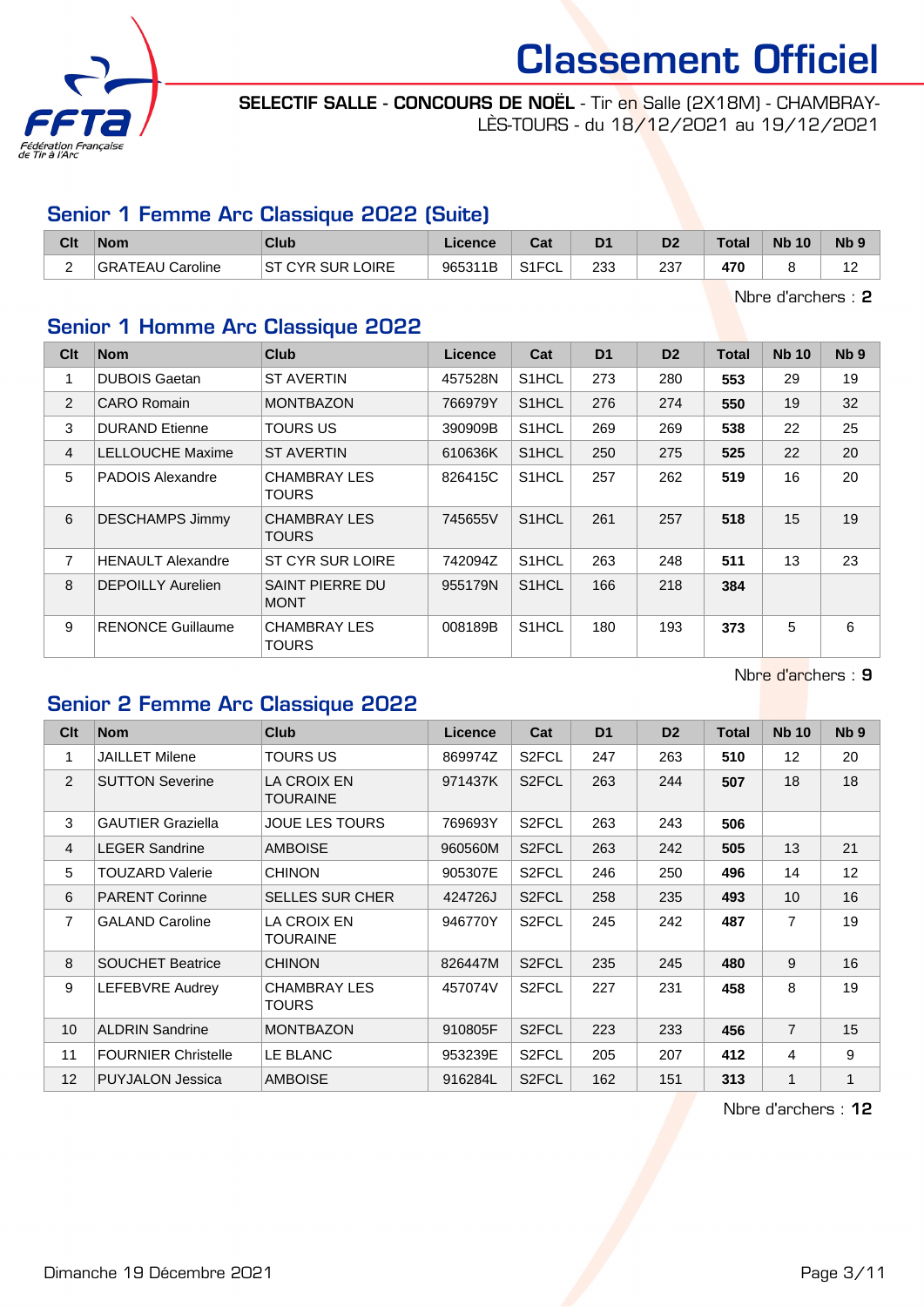

SELECTIF SALLE - CONCOURS DE NOËL - Tir en Salle (2X18M) - CHAMBRAY-LÈS-TOURS - du 18/12/2021 au 19/12/2021

# Senior 2 Homme Arc Classique 2022

| <b>Clt</b>     | <b>Nom</b>                  | <b>Club</b>                           | <b>Licence</b> | Cat                | D <sub>1</sub> | D <sub>2</sub> | <b>Total</b> | <b>Nb 10</b>   | Nb <sub>9</sub> |
|----------------|-----------------------------|---------------------------------------|----------------|--------------------|----------------|----------------|--------------|----------------|-----------------|
| $\mathbf{1}$   | <b>BENOIT Thierry</b>       | <b>TRAINOU</b>                        | 464341U        | S2HCL              | 267            | 272            | 539          | 19             | 23              |
| $\overline{2}$ | <b>PERALTA Bastien</b>      | <b>MONTBAZON</b>                      | 979505E        | S <sub>2</sub> HCL | 262            | 268            | 530          | 18             | 19              |
| 3              | <b>GOUYETTE Damien</b>      | <b>ST AVERTIN</b>                     | 912266U        | S2HCL              | 259            | 258            | 517          | 12             | 22              |
| $\overline{4}$ | <b>BOUTTIER Alain</b>       | CHANCEAUX.SUR.CHOI<br><b>SILLE</b>    | 826446L        | S <sub>2</sub> HCL | 262            | 254            | 516          | 16             | 22              |
| 5              | <b>CREMONESI Jerome</b>     | <b>ARGENTON SUR</b><br><b>CREUSE</b>  | 986039G        | S <sub>2</sub> HCL | 250            | 262            | 512          | 13             | 20              |
| 6              | <b>CHEVRIER Franck</b>      | <b>ST AVERTIN</b>                     | 861281A        | S <sub>2</sub> HCL | 253            | 259            | 512          | 12             | 25              |
| $\overline{7}$ | <b>PASQUER Fabrice</b>      | <b>CHAMBRAY LES</b><br><b>TOURS</b>   | 898364H        | S <sub>2</sub> HCL | 258            | 254            | 512          | 12             | 23              |
| 8              | <b>DRABIK Olivier</b>       | <b>CHAMBRAY LES</b><br><b>TOURS</b>   | 749808J        | S <sub>2</sub> HCL | 248            | 255            | 503          | 13             | 19              |
| 9              | <b>PADOIS Pascal</b>        | <b>FLEURY LES AUBRAIS</b>             | 826414B        | S2HCL              | 249            | 253            | 502          | 11             | 22              |
| 10             | <b>VALENTE Carlos</b>       | <b>SELLES SUR CHER</b>                | 791346J        | S2HCL              | 244            | 257            | 501          | 10             | 24              |
| 11             | <b>EL MABROUK Ramzi</b>     | <b>ST AVERTIN</b>                     | 947694C        | S <sub>2</sub> HCL | 227            | 271            | 498          | 14             | 21              |
| 12             | <b>FRANCOIS Joel</b>        | <b>ST AVERTIN</b>                     | 808162M        | S <sub>2</sub> HCL | 248            | 243            | 491          | 10             | 18              |
| 13             | THAUVIN Jean-Claude         | CHANCEAUX.SUR.CHOI<br><b>SILLE</b>    | 813352D        | S <sub>2</sub> HCL | 250            | 237            | 487          | 9              | 19              |
| 14             | <b>VARNOUX Laurent</b>      | <b>CHAMBRAY LES</b><br><b>TOURS</b>   | 869130G        | S <sub>2</sub> HCL | 238            | 242            | 480          | 10             | 17              |
| 15             | <b>CHOVELLE Fabien</b>      | <b>CHAMBRAY LES</b><br><b>TOURS</b>   | 707912V        | S <sub>2</sub> HCL | 239            | 231            | 470          | 8              | 12              |
| 16             | <b>FOREST Emmanuel</b>      | <b>ST BRANCHS</b>                     | 665701N        | S2HCL              | 227            | 235            | 462          | 12             | 13              |
| 17             | <b>BAPTISTE Bastien</b>     | <b>CHAMBRAY LES</b><br><b>TOURS</b>   | 980549P        | S <sub>2</sub> HCL | 236            | 226            | 462          | 10             | 14              |
| 18             | <b>MOULINS Alexis</b>       | <b>MONTBAZON</b>                      | 870227Z        | S2HCL              | 226            | 231            | 457          | 8              | 17              |
| 19             | <b>HELOIR Jean Philippe</b> | <b>CHAMBRAY LES</b><br><b>TOURS</b>   | 860204E        | S2HCL              | 221            | 232            | 453          | $\overline{7}$ | 17              |
| 20             | DANG NHU Jean               | <b>ST BRANCHS</b>                     | 640103P        | S <sub>2</sub> HCL | 218            | 233            | 451          | $\overline{4}$ | 17              |
| 21             | <b>SUTTON Thierry</b>       | LA CROIX EN<br><b>TOURAINE</b>        | 971438L        | S <sub>2</sub> HCL | 215            | 228            | 443          | 6              | 12              |
| 22             | <b>DATICHE Sebastien</b>    | <b>MONTLOUIS-SUR-</b><br><b>LOIRE</b> | 926123F        | S <sub>2</sub> HCL | 217            | 223            | 440          | 5              | 11              |
| 23             | <b>ROULET Frederic</b>      | ST CYR SUR LOIRE                      | 911959K        | S2HCL              | 205            | 215            | 420          | $\overline{7}$ | 9               |
| 24             | <b>BLANCHARD Jerome</b>     | ST CYR SUR LOIRE                      | 941866T        | S2HCL              | 188            | 180            | 368          | 3              | 9               |
| 25             | <b>RAVILLY Joel Michel</b>  | <b>CHAMBRAY LES</b><br><b>TOURS</b>   | 975955W        | S <sub>2</sub> HCL | 165            | 195            | 360          | 1              | 10              |
| 26             | <b>REFFAY Jeanclaude</b>    | ST CYR SUR LOIRE                      | 885579L        | S2HCL              | 198            | 155            | 353          | $\overline{2}$ | 13              |
| 27             | <b>MASSOTEAU Charles</b>    | <b>ST BRANCHS</b>                     | 725187X        | S2HCL              | 187            | 160            | 347          | 3              | 6               |
| 28             | <b>PAPOT Thierry</b>        | ST BRANCHS                            | 922558F        | S <sub>2</sub> HCL | 206            | 133            | 339          | $\overline{a}$ | $\overline{7}$  |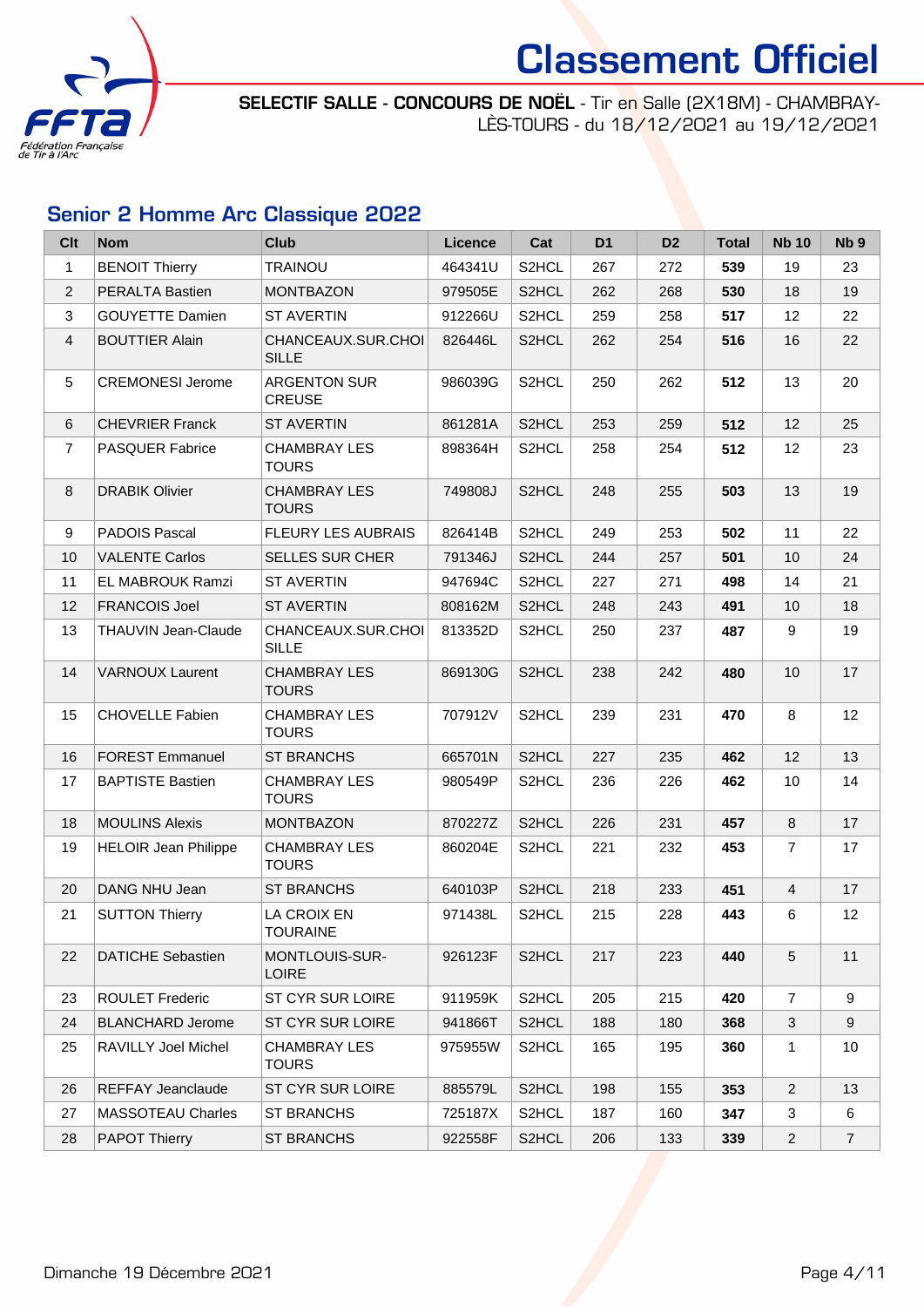![](_page_4_Picture_0.jpeg)

SELECTIF SALLE - CONCOURS DE NOËL - Tir en Salle (2X18M) - CHAMBRAY-LÈS-TOURS - du 18/12/2021 au 19/12/2021

### Senior 2 Homme Arc Classique 2022 (Suite)

| Clt | <b>Nom</b>      | Club                         | Licence | Cat   | D <sub>1</sub> | D <sub>2</sub> | Total | <b>Nb 10</b> | N <sub>b</sub> <sub>9</sub> |
|-----|-----------------|------------------------------|---------|-------|----------------|----------------|-------|--------------|-----------------------------|
| 29  | HUSSON Francois | CHAMBRAY LES<br><b>TOURS</b> | 875725A | S2HCL | 168            | 144            | 312   | -            | w                           |

Nbre d'archers : 29

## Senior 3 Femme Arc Classique 2022

| Clt | <b>Nom</b>              | Club                                 | Licence | Cat   | D <sub>1</sub> | D <sub>2</sub> | <b>Total</b> | <b>Nb 10</b> | N <sub>b</sub> <sub>9</sub> |
|-----|-------------------------|--------------------------------------|---------|-------|----------------|----------------|--------------|--------------|-----------------------------|
|     | PETIT Odile             | <b>JOUE LES TOURS</b>                | 368139B | S3FCL | 255            | 235            | 490          | 13           | 18                          |
|     | <b>KERVIEL Brigitte</b> | <b>VOUNEUIL SUR</b><br><b>VIENNE</b> | 645600P | S3FCL | 245            | 229            | 474          |              | 16                          |

Nbre d'archers : 2

## Senior 3 Homme Arc Classique 2022

| Clt            | <b>Nom</b>                 | Club                                 | <b>Licence</b> | Cat   | D <sub>1</sub> | D <sub>2</sub> | <b>Total</b> | <b>Nb 10</b>   | N <sub>b</sub> <sub>9</sub> |
|----------------|----------------------------|--------------------------------------|----------------|-------|----------------|----------------|--------------|----------------|-----------------------------|
| 1              | <b>FERRAND Patrick</b>     | <b>ARGENTON SUR</b><br><b>CREUSE</b> | 907800P        | S3HCL | 265            | 265            | 530          | 18             | 25                          |
| 2              | <b>BARANGER Daniel</b>     | CHANCEAUX.SUR.CHOI<br><b>SILLE</b>   | 788277Y        | S3HCL | 264            | 262            | 526          | 17             | 18                          |
| 3              | <b>VOISIN Pascal</b>       | TOURS US                             | 784644Z        | S3HCL | 266            | 258            | 524          | 8              | 36                          |
| $\overline{4}$ | <b>GUILLEMINOT Herve</b>   | <b>ST AVERTIN</b>                    | 842951B        | S3HCL | 241            | 251            | 492          | 9              | 16                          |
| 5              | <b>FLEURANDEAU Bernard</b> | LE BLANC                             | 701840V        | S3HCL | 244            | 230            | 474          | 6              | 13                          |
| 6              | <b>LEBERT Jean Maurice</b> | MONTLOUIS-SUR-<br><b>LOIRE</b>       | 830747L        | S3HCL | 237            | 222            | 459          | 9              | 14                          |
| $\overline{7}$ | <b>MARTIN Jean-Louis</b>   | JOUE LES TOURS                       | 851973H        | S3HCL | 229            | 229            | 458          | 10             | 15                          |
| 8              | <b>CARRE Jean Louis</b>    | TOURS US                             | 432476H        | S3HCL | 213            | 220            | 433          | $\overline{7}$ | 11                          |
| 9              | <b>PUYJALON Patrice</b>    | AMBOISE                              | 933607R        | S3HCL | 225            | 201            | 426          | 2              | 8                           |
| 10             | <b>BAUCHY Daniel</b>       | <b>MONTBAZON</b>                     | 610416W        | S3HCL | 226            | 199            | 425          | 3              | 12                          |
| 11             | <b>RAGON Michel</b>        | LA CROIX EN<br>TOURAINE              | 338955E        | S3HCL | 214            | 207            | 421          | 2              | 11                          |

Nbre d'archers : 11

### Cadet Homme Arc à Poulies 2022

| Clt | <b>Nom</b>           | Club                                | Licence | Cat         | D <sub>1</sub> | D <sub>2</sub> | <b>Total</b> | <b>Nb 10</b> | Nb <sub>9</sub> |
|-----|----------------------|-------------------------------------|---------|-------------|----------------|----------------|--------------|--------------|-----------------|
|     | NOISETTE Lucas       | <b>CHAMBRAY LES</b><br><b>TOURS</b> | 873338F | <b>CHCO</b> | 290            | 283            | 573          | 33           | 27              |
| 2   | <b>IZOUARD Auxan</b> | <b>CHAMBRAY LES</b><br><b>TOURS</b> | 910095J | CHCO        | 277            | 265            | 542          | 12           | 39              |
| 3   | BELAAROUI Adam       | <b>CHAMBRAY LES</b><br><b>TOURS</b> | 910092F | <b>CHCO</b> | 268            | 245            | 513          | 5            | 39              |

Nbre d'archers : 3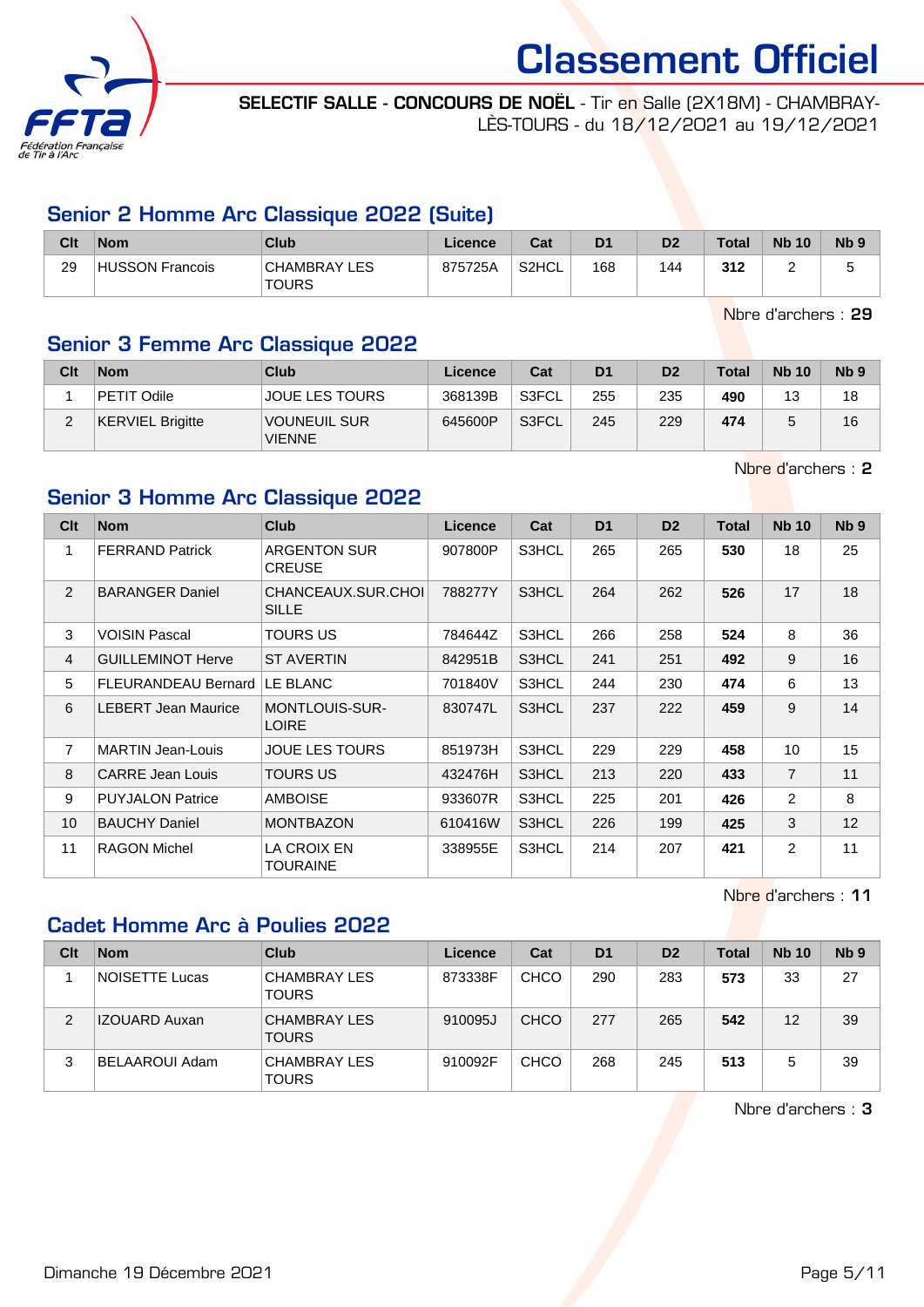![](_page_5_Picture_0.jpeg)

SELECTIF SALLE - CONCOURS DE NOËL - Tir en Salle (2X18M) - CHAMBRAY-LÈS-TOURS - du 18/12/2021 au 19/12/2021

#### Junior Femme Arc à Poulies 2022

| Clt | <b>Nom</b>               | Club           | Licence | <b>Dot</b><br>uai | D <sub>1</sub> | D <sub>2</sub> | Total | <b>Nb</b><br>10 | N <sub>b</sub> <sub>9</sub> |
|-----|--------------------------|----------------|---------|-------------------|----------------|----------------|-------|-----------------|-----------------------------|
|     | Melissa<br><b>GUYARD</b> | <b>AMBOISE</b> | 938301T | 1000<br>√JF<br>◡  | 263            | 240            | 503   |                 | c,<br>ັ                     |

Nbre d'archers : 1

#### Junior Homme Arc à Poulies 2022

| Clt | <b>Nom</b>            | Club                 | .icence | va.         | D1  | D2              | Total | <b>N<sub>b</sub></b><br>10 | <b>Nb</b>    |
|-----|-----------------------|----------------------|---------|-------------|-----|-----------------|-------|----------------------------|--------------|
|     | <b>VIAUVY Antoine</b> | SТ<br><b>AVERTIN</b> | 830646B | <b>JHCC</b> | 280 | 28 <sup>1</sup> | 561   | $\sim$<br>--               | $\sim$<br>ັັ |

Nbre d'archers : 1

### Senior 1 Femme Arc à Poulies 2022

| Clt | <b>Nom</b>           | Club                 | .icence | ◠っィ<br>ua.         | D <sub>1</sub> | D <sub>2</sub> | <b>Total</b> | <b>Nb</b><br>10 | <b>N<sub>b</sub></b> |
|-----|----------------------|----------------------|---------|--------------------|----------------|----------------|--------------|-----------------|----------------------|
|     | <b>VIAUVY Oceane</b> | ST<br><b>AVERTIN</b> | 705061W | S <sub>1</sub> FCO | 286            | 281            | 567          | 29<br>$\sim$    | 20<br>∠⊃             |

Nbre d'archers : 1

#### Senior 1 Homme Arc a Poulies 2022

| Clt | <b>Nom</b>             | Club                                | Licence | Cat                | D <sub>1</sub> | D <sub>2</sub> | <b>Total</b> | <b>Nb 10</b> | N <sub>b</sub> <sub>9</sub> |
|-----|------------------------|-------------------------------------|---------|--------------------|----------------|----------------|--------------|--------------|-----------------------------|
|     | <b>HERIN Jonathan</b>  | <b>ST AVERTIN</b>                   | 383137D | S <sub>1</sub> HCO | 286            | 286            | 572          | 33           | 26                          |
|     | <b>BERTHON Antoine</b> | <b>CHAMBRAY LES</b><br><b>TOURS</b> | 778917Z | S <sub>1</sub> HCO | 268            | 273            | 541          | 13           | 39                          |
| 3   | CHANIAUD Jean          | ST CYR SUR LOIRE                    | 599950V | S <sub>1</sub> HCO | 217            | 216            | 433          |              |                             |

Nbre d'archers : 3

#### Senior 2 Femme Arc à Poulies 2022

| Clt | <b>Nom</b>             | Club              | Licence | Cat                | D <sub>1</sub> | D <sub>2</sub> | Total | <b>Nb 10</b> | N <sub>b</sub> <sub>9</sub> |
|-----|------------------------|-------------------|---------|--------------------|----------------|----------------|-------|--------------|-----------------------------|
|     | <b>ETIENNE Muriel</b>  | LE LUART          | 770822A | S <sub>2</sub> FCO | 277            | 271            | 548   | 14           | 40                          |
|     | DEBIAIS Christelle     | <b>ST AVERTIN</b> | 756515Z | S <sub>2</sub> FCO | 273            | 275            | 548   | 10           | 48                          |
|     | <b>BENOIT Severine</b> | <b>TRAINOU</b>    | 614230S | S <sub>2</sub> FCO | 268            | 247            | 515   |              | 39                          |

Nbre d'archers : 3

#### Senior 2 Homme Arc à Poulies 2022

| Clt | <b>Nom</b>              | Club                                | Licence | Cat                | D <sub>1</sub> | D <sub>2</sub> | <b>Total</b> | <b>Nb 10</b> | Nb <sub>9</sub> |
|-----|-------------------------|-------------------------------------|---------|--------------------|----------------|----------------|--------------|--------------|-----------------|
|     | <b>BOISSAU Stephane</b> | <b>ST AVERTIN</b>                   | 234343W | S <sub>2</sub> HCO | 291            | 286            | 577          | 47           | 12              |
| 2   | <b>BUREAU Miguel</b>    | <b>COULAINES</b>                    | 639097W | S <sub>2</sub> HCO | 288            | 286            | 574          | 34           | 26              |
| 3   | <b>NOISETTE David</b>   | <b>CHAMBRAY LES</b><br><b>TOURS</b> | 883121P | S <sub>2</sub> HCO | 280            | 289            | 569          | 34           | 24              |
| 4   | <b>BINOTTE Johann</b>   | <b>AMBOISE</b>                      | 367480K | S <sub>2</sub> HCO | 284            | 285            | 569          | 29           | 31              |
| 5   | <b>CUREAU Philippe</b>  | MONTLOUIS-SUR-<br><b>LOIRE</b>      | 836524R | S <sub>2</sub> HCO | 279            | 280            | 559          | 22           | 36              |
| 6   | <b>CHARROIS Thierry</b> | <b>ST AVERTIN</b>                   | 609664D | S <sub>2</sub> HCO | 278            | 280            | 558          | 22           | 35              |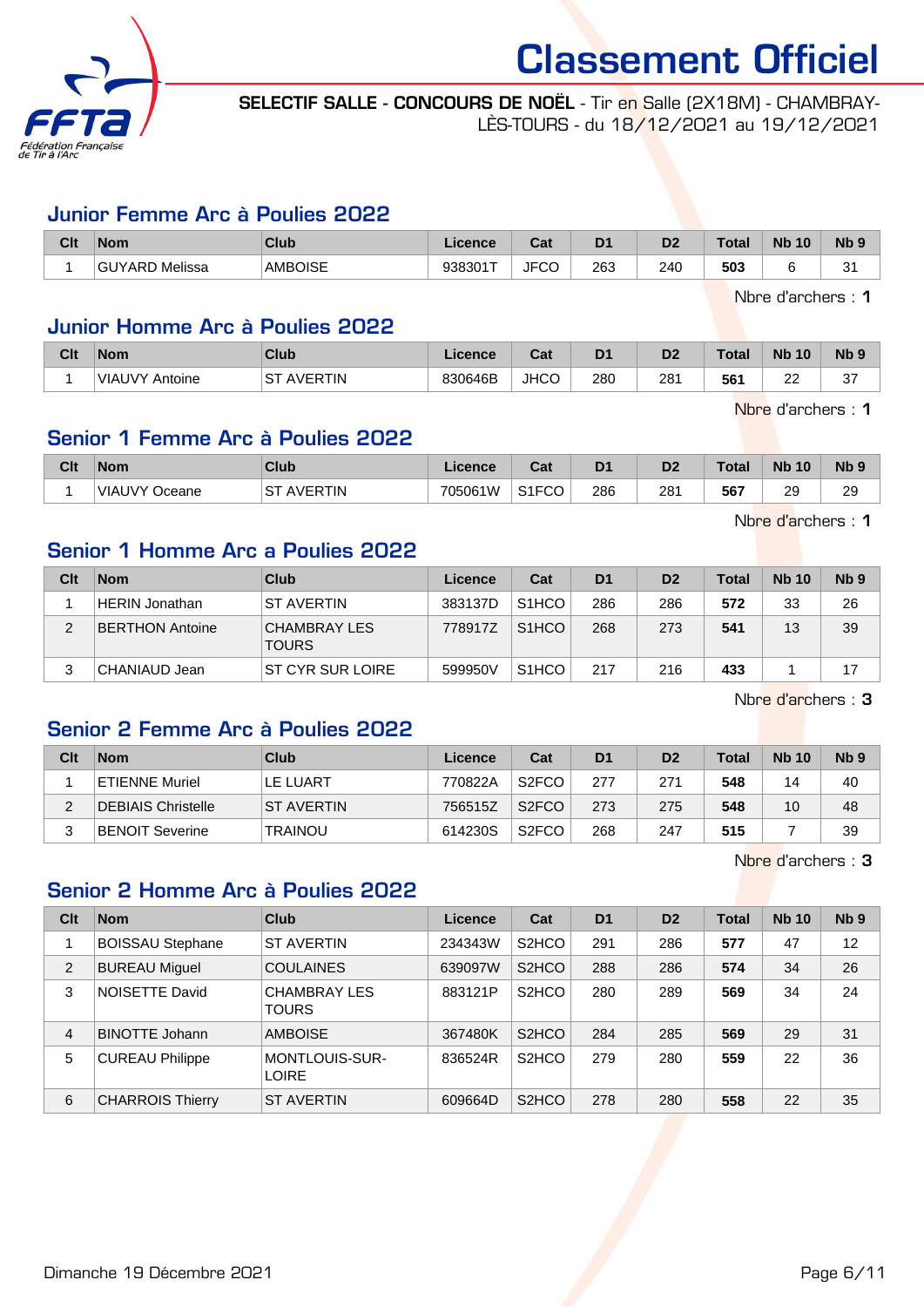![](_page_6_Picture_0.jpeg)

SELECTIF SALLE - CONCOURS DE NOËL - Tir en Salle (2X18M) - CHAMBRAY-LÈS-TOURS - du 18/12/2021 au 19/12/2021

### Senior 2 Homme Arc à Poulies 2022 (Suite)

| Clt            | <b>Nom</b>                  | <b>Club</b>                           | <b>Licence</b> | Cat                | D <sub>1</sub> | D <sub>2</sub> | <b>Total</b> | <b>Nb 10</b>    | N <sub>b</sub> <sub>9</sub> |
|----------------|-----------------------------|---------------------------------------|----------------|--------------------|----------------|----------------|--------------|-----------------|-----------------------------|
| $\overline{7}$ | <b>MORISSET David</b>       | <b>CHAMBRAY LES</b><br><b>TOURS</b>   | 957564F        | S2HCO              | 278            | 279            | 557          | 18              | 42                          |
| 8              | <b>BERTHON Fabrice</b>      | <b>CHAMBRAY LES</b><br><b>TOURS</b>   | 778913V        | S <sub>2</sub> HCO | 277            | 278            | 555          | 15              | 45                          |
| 9              | <b>BOURDON Eric</b>         | <b>MONTBAZON</b>                      | 796421A        | S2HCO              | 278            | 276            | 554          | 17              | 40                          |
| 10             | <b>MOREAU Marc</b>          | <b>CHAMBRAY LES</b><br><b>TOURS</b>   | 750604Z        | S <sub>2</sub> HCO | 278            | 272            | 550          | 19              | 40                          |
| 11             | <b>URSULET David</b>        | LA CROIX EN<br><b>TOURAINE</b>        | 982477K        | S <sub>2</sub> HCO | 271            | 270            | 541          | $\overline{7}$  | 47                          |
| 12             | NEVEU Joel                  | <b>AMBOISE</b>                        | 960564S        | S <sub>2</sub> HCO | 266            | 268            | 534          | 9               | 40                          |
| 13             | <b>LEDAY David</b>          | <b>CHINON</b>                         | 626611Z        | S <sub>2</sub> HCO | 258            | 274            | 532          | 13              | 39                          |
| 14             | <b>GOUIN Pascal</b>         | <b>MONTLOUIS-SUR-</b><br><b>LOIRE</b> | 978929D        | S2HCO              | 269            | 258            | 527          | 10 <sup>1</sup> | 33                          |
| 15             | <b>GALLOT Yves</b>          | <b>CHAMBRAY LES</b><br><b>TOURS</b>   | 697710F        | S2HCO              | 272            | 255            | 527          | $\overline{7}$  | 43                          |
| 16             | <b>RIVRAIS Bruno</b>        | <b>AMBOISE</b>                        | 607589Y        | S <sub>2</sub> HCO | 264            | 262            | 526          | 4               | 42                          |
| 17             | <b>GUYARD Philippe</b>      | <b>AMBOISE</b>                        | 887319C        | S <sub>2</sub> HCO | 241            | 271            | 512          | 15              | 27                          |
| 18             | <b>LAUNAY Vincent</b>       | <b>CHAMBRAY LES</b><br><b>TOURS</b>   | 914401P        | S2HCO              | 238            | 262            | 500          | $\overline{7}$  | 34                          |
| 19             | <b>BAILLARGEAUX Francis</b> | <b>ST CYR SUR LOIRE</b>               | 286204S        | S <sub>2</sub> HCO | 241            | 256            | 497          | 3               | 31                          |

Nbre d'archers : 19

### Senior 3 Homme Arc à Poulies 2022

| Clt            | <b>Nom</b>               | Club                           | Licence | Cat   | D <sub>1</sub> | D <sub>2</sub> | <b>Total</b> | <b>Nb 10</b> | Nb <sub>9</sub> |
|----------------|--------------------------|--------------------------------|---------|-------|----------------|----------------|--------------|--------------|-----------------|
|                | <b>PEREIRA Eric</b>      | <b>ST AVERTIN</b>              | 780646D | S3HCO | 288            | 276            | 564          | 25           | 34              |
| $\overline{2}$ | <b>RENAULT Philippe</b>  | MONTLOUIS-SUR-<br><b>LOIRE</b> | 314499X | S3HCO | 278            | 279            | 557          | 20           | 37              |
| 3              | LAHOREAU Michel          | MONTLOUIS-SUR-<br><b>LOIRE</b> | 230660T | S3HCO | 270            | 270            | 540          | 13           | 38              |
| 4              | <b>PERE Pascal</b>       | ST BRANCHS                     | 804550L | S3HCO | 255            | 266            | 521          |              | 39              |
| 5              | <b>POMMIER Christian</b> | <b>BOURGES 1ERE</b>            | 442393M | S3HCO | 253            | 237            | 490          | 6            | 28              |

Nbre d'archers : 5

#### Cadet Femme Bare Bow 2022

| Clt | <b>Nom</b>     | Club                         | Licence | Cat  | D <sub>1</sub> | D <sub>2</sub> | Total | <b>Nb 10</b> | N <sub>b</sub> <sub>9</sub> |
|-----|----------------|------------------------------|---------|------|----------------|----------------|-------|--------------|-----------------------------|
|     | DESCOUX Romane | CHAMBRAY LES<br><b>TOURS</b> | 980556X | CFBB | 144            | 136            | 280   |              |                             |

Nbre d'archers : 1

# Adultes Femme Bare Bow 2022

|  | <b>Clt</b> | Nom | Club | icence | <b>TABLE</b><br>ual | D.<br>- - | D <sub>2</sub> | <b>Total</b> | <b>N<sub>b</sub></b><br>10 | Nb |
|--|------------|-----|------|--------|---------------------|-----------|----------------|--------------|----------------------------|----|
|--|------------|-----|------|--------|---------------------|-----------|----------------|--------------|----------------------------|----|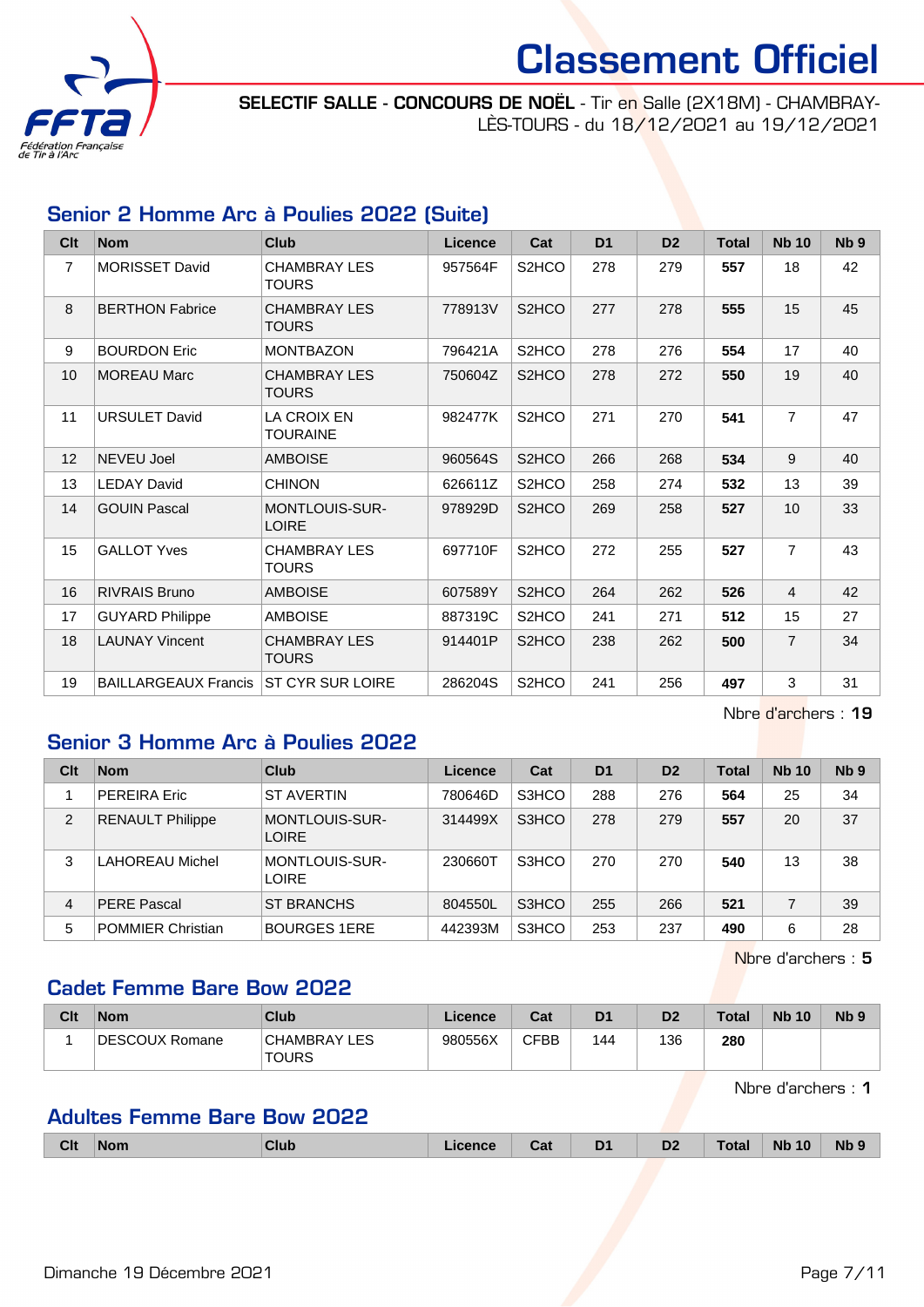![](_page_7_Picture_0.jpeg)

SELECTIF SALLE - CONCOURS DE NOËL - Tir en Salle (2X18M) - CHAMBRAY-LÈS-TOURS - du 18/12/2021 au 19/12/2021

#### Adultes Femme Bare Bow 2022 (Suite)

| Clt | <b>Nom</b>           | Club              | Licence | Cat   | D <sub>1</sub> | D <sub>2</sub> | <b>Total</b> | <b>Nb 10</b> | N <sub>b</sub> <sub>9</sub> |
|-----|----------------------|-------------------|---------|-------|----------------|----------------|--------------|--------------|-----------------------------|
|     | <b>PORTE Chantal</b> | <b>GRAMAT</b>     | 655078S | S3FBB | 213            | 235            | 448          |              | ت ا                         |
|     | MAZABREY Francoise   | <b>ST AVERTIN</b> | 628131B | S3FBB | 204            | 177            | 381          |              | 10                          |

Nbre d'archers : 2

#### Adultes Homme Bare Bow 2022

| Clt            | <b>Nom</b>               | <b>Club</b>                           | Licence | Cat                             | D <sub>1</sub> | D <sub>2</sub> | <b>Total</b> | <b>Nb 10</b> | N <sub>b</sub> <sub>9</sub> |
|----------------|--------------------------|---------------------------------------|---------|---------------------------------|----------------|----------------|--------------|--------------|-----------------------------|
| 1              | <b>DUCHIRON Bruno</b>    | <b>MONTBAZON</b>                      | 888721B | S3HBB                           | 257            | 256            | 513          | 16           | 12                          |
| 2              | <b>PERSEILLE Bruno</b>   | <b>MONTLOUIS-SUR-</b><br><b>LOIRE</b> | 812104X | S2HBB                           | 246            | 248            | 494          | 10           | 15                          |
| 3              | <b>DENIS Jacky</b>       | CHAMBRAY LES<br>TOURS                 | 694419D | S3HBB                           | 241            | 238            | 479          | 7            | 22                          |
| $\overline{4}$ | <b>PAPIN Jean Marie</b>  | <b>ST AVERTIN</b>                     | 318713C | S3HBB                           | 225            | 222            | 447          | 5            | 12                          |
| 5              | <b>BOIS Jean Jacques</b> | <b>CHAMBRAY LES</b><br>TOURS          | 714777G | S2HBB                           | 233            | 190            | 423          | 8            | 9                           |
| 6              | <b>FONTAINE David</b>    | <b>CHAMBRAY LES</b><br>TOURS          | 782614T | S <sub>2</sub> H <sub>B</sub> B | 202            | 204            | 406          | 6            | 6                           |
| 7              | <b>GROSSI David</b>      | <b>MONTLOUIS-SUR-</b><br><b>LOIRE</b> | 928544M | S <sub>2</sub> HBB              | 186            | 173            | 359          | 2            | 6                           |
| 8              | <b>JELINEK Guillaume</b> | <b>ST CYR SUR LOIRE</b>               | 861104H | S <sub>1</sub> H <sub>B</sub> B | 120            | 105            | 225          | $\mathbf{1}$ | 3                           |

Nbre d'archers : 8

# Autres tirs

### Benjamin Femme Arc Classique 2022

| <b>Tir</b> | <b>Nom</b>    | Club                  | Licence | ⊶ ∼<br>ua         | D <sub>1</sub> | D <sub>2</sub> | <b>Total</b> | <b>N<sub>b</sub></b><br>10 | <b>Nb</b> |
|------------|---------------|-----------------------|---------|-------------------|----------------|----------------|--------------|----------------------------|-----------|
| Tir 2<br>_ | GIRARD Romane | ⊣S⊤<br><b>AVERTIN</b> | 959964P | <b>BFCI</b><br>◡∟ | 185            | 166            | 351          |                            |           |

Nbre d'archers : 1

#### Cadet Femme Arc Classique 2022

| Tir   | <b>Nom</b>      | Club                         | ∟icence | Cat  | D <sub>1</sub> | D <sub>2</sub> | <b>Total</b> | <b>Nb 10</b> | Nb <sub>5</sub> |
|-------|-----------------|------------------------------|---------|------|----------------|----------------|--------------|--------------|-----------------|
| Tir 2 | KEROURIN Coline | CHAMBRAY LES<br><b>TOURS</b> | 006556B | CFCL | 185            | 177            | 362          |              |                 |

Nbre d'archers : 1

#### Cadet Homme Arc Classique 2022

| Tir   | Nom            | Club                  | Licence | Cat         | D <sub>1</sub> | D <sub>2</sub> | Total | <b>Nb 10</b> | N <sub>b</sub> <sub>9</sub> |
|-------|----------------|-----------------------|---------|-------------|----------------|----------------|-------|--------------|-----------------------------|
| Tir 2 | HELOIR Raphael | CHAMBRAY LES<br>TOURS | 911056D | <b>CHCL</b> | 230            | 238            | 468   |              | . .                         |

Nbre d'archers : 1

### Junior Homme Arc Classique 2022

| <b>Tir</b>       | <b>Nom</b>        | Club                   | Licence | $R_{\rm eff}$<br>⊍ના | D1  | D <sub>0</sub><br>ש | <b>Total</b>     | <b>Nb</b><br>10 | N <sub>b</sub> <sub>9</sub> |
|------------------|-------------------|------------------------|---------|----------------------|-----|---------------------|------------------|-----------------|-----------------------------|
| Tir <sub>3</sub> | MONJALON Corentin | LES<br><b>CHAMBRAY</b> | 887721P | <b>JHCL</b>          | 273 | 248                 | <b>EO4</b><br>JZ | 18              | 19                          |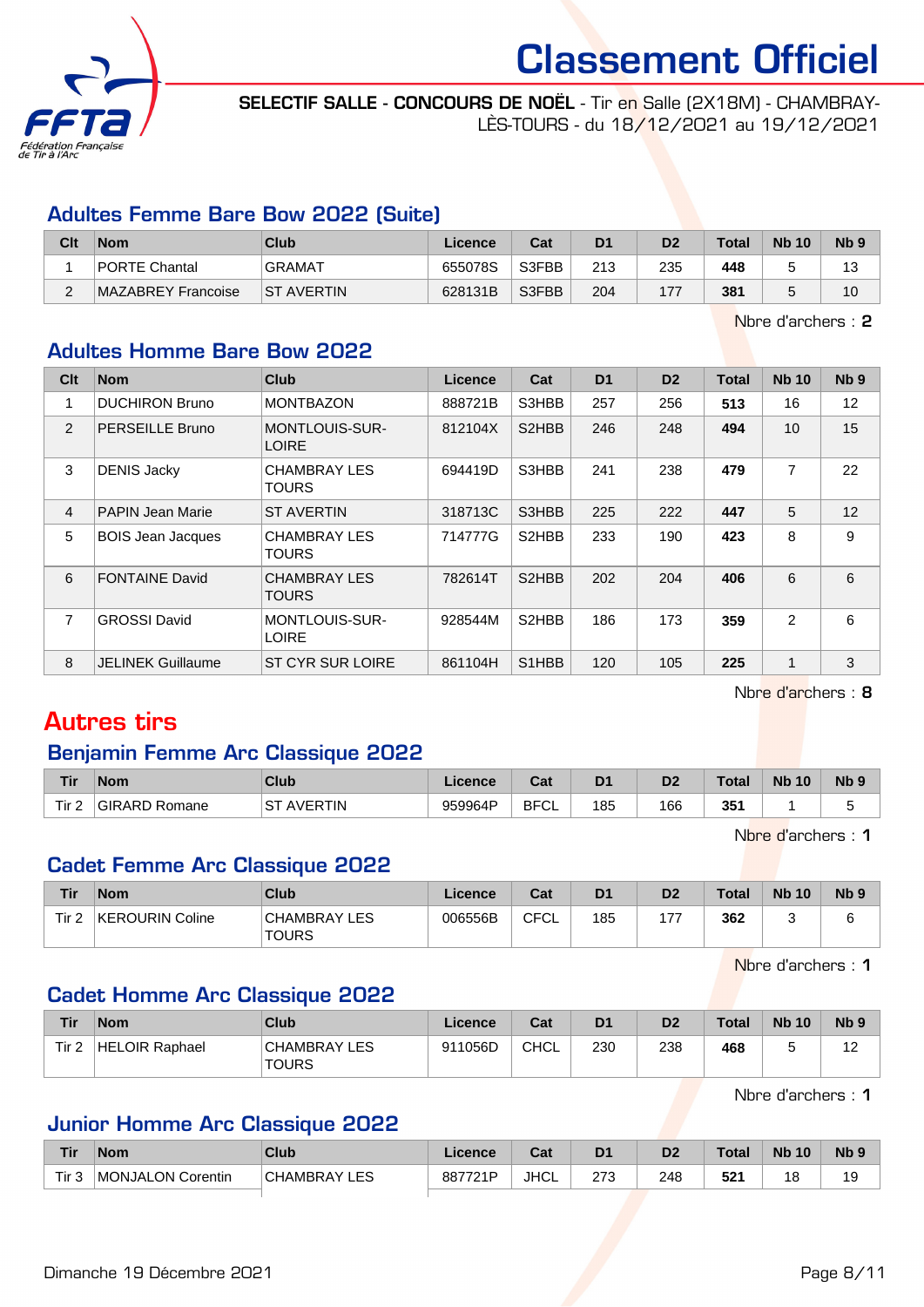![](_page_8_Picture_0.jpeg)

SELECTIF SALLE - CONCOURS DE NOËL - Tir en Salle (2X18M) - CHAMBRAY-LÈS-TOURS - du 18/12/2021 au 19/12/2021

# Junior Homme Arc Classique 2022 (Suite)

| Tir   | <b>Nom</b>            | Club                         | Licence | Cat         | D <sub>1</sub> | D <sub>2</sub> | <b>Total</b> | <b>Nb 10</b> | Nb <sub>9</sub> |
|-------|-----------------------|------------------------------|---------|-------------|----------------|----------------|--------------|--------------|-----------------|
| Tir 2 | MONJALON Corentin     | CHAMBRAY LES<br><b>TOURS</b> | 887721P | <b>JHCL</b> | 236            | 256            | 492          |              | 20              |
| Tir 2 | <b>HELOIR Quentin</b> | CHAMBRAY LES<br><b>TOURS</b> | 811413W | <b>JHCL</b> | 244            | 232            | 476          |              | 15              |

Nbre d'archers : 3

## Senior 1 Homme Arc Classique 2022

| <b>Tir</b> | <b>Nom</b>        | Club                           | Licence | Cat                | D <sub>1</sub> | D <sub>2</sub> | <b>Total</b> | <b>Nb 10</b> | N <sub>b</sub> <sub>9</sub> |
|------------|-------------------|--------------------------------|---------|--------------------|----------------|----------------|--------------|--------------|-----------------------------|
| Tir 2      | CARO Romain       | <b>MONTBAZON</b>               | 766979Y | S <sub>1</sub> HCL | 268            | 257            | 525          | 21           | 18                          |
| Tir 2      | DEPOILLY Aurelien | SAINT PIERRE DU<br><b>MONT</b> | 955179N | S <sub>1</sub> HCL | 225            | 216            | 441          |              |                             |

Nbre d'archers : 2

### Senior 2 Femme Arc Classique 2022

| Tir   | <b>Nom</b>             | Club                           | Licence | Cat                | D <sub>1</sub> | D <sub>2</sub> | Total | <b>Nb 10</b> | N <sub>b</sub> <sub>9</sub> |
|-------|------------------------|--------------------------------|---------|--------------------|----------------|----------------|-------|--------------|-----------------------------|
| Tir 2 | <b>SUTTON Severine</b> | LA CROIX EN<br><b>TOURAINE</b> | 971437K | S2FCL              | 255            | 249            | 504   |              | 23                          |
| Tir 2 | <b>LEGER Sandrine</b>  | <b>AMBOISE</b>                 | 960560M | S <sub>2</sub> FCL | 235            | 220            | 455   |              | 21                          |

Nbre d'archers : 2

### Senior 2 Homme Arc Classique 2022

| Tir   | <b>Nom</b>                  | Club                                  | Licence | Cat                | D <sub>1</sub> | D <sub>2</sub> | <b>Total</b> | <b>Nb 10</b> | N <sub>b</sub> <sub>9</sub> |
|-------|-----------------------------|---------------------------------------|---------|--------------------|----------------|----------------|--------------|--------------|-----------------------------|
| Tir 2 | <b>CHOVELLE Fabien</b>      | <b>CHAMBRAY LES</b><br><b>TOURS</b>   | 707912V | S <sub>2</sub> HCL | 241            | 236            | 477          | 9            | 14                          |
| Tir 2 | <b>HELOIR Jean Philippe</b> | <b>CHAMBRAY LES</b><br><b>TOURS</b>   | 860204E | S <sub>2</sub> HCL | 240            | 224            | 464          | 5            | 17                          |
| Tir 2 | <b>BAPTISTE Bastien</b>     | <b>CHAMBRAY LES</b><br><b>TOURS</b>   | 980549P | S <sub>2</sub> HCL | 234            | 226            | 460          | 6            | 12                          |
| Tir 2 | <b>DATICHE Sebastien</b>    | <b>MONTLOUIS-SUR-</b><br><b>LOIRE</b> | 926123F | S <sub>2</sub> HCL | 211            | 217            | 428          | 3            | 11                          |
| Tir 2 | <b>HUSSON Francois</b>      | <b>CHAMBRAY LES</b><br>TOURS          | 875725A | S <sub>2</sub> HCL | 182            | 154            | 336          | 1            | 6                           |

Nbre d'archers : 5

### Senior 3 Femme Arc Classique 2022

| Tir              | <b>Nom</b>              | <b>Club</b>                          | Licence | Cat   | D1  | D <sub>2</sub> | <b>Total</b> | <b>Nb 10</b> | N <sub>b</sub> <sub>9</sub> |
|------------------|-------------------------|--------------------------------------|---------|-------|-----|----------------|--------------|--------------|-----------------------------|
| Tir <sub>2</sub> | <b>KERVIEL Brigitte</b> | <b>VOUNEUIL SUR</b><br><b>VIENNE</b> | 645600P | S3FCL | 251 | 238            | 489          | 10           | 16                          |

Nbre d'archers : 1

### Senior 3 Homme Arc Classique 2022

|  | <u>Fir</u> | <b>Nom</b> | <b>Clut</b> |  | ∪at | Dr | $\mathbf{a}$<br>υz | otal | <b>Nb</b><br>10 | <b>Nb</b> |
|--|------------|------------|-------------|--|-----|----|--------------------|------|-----------------|-----------|
|--|------------|------------|-------------|--|-----|----|--------------------|------|-----------------|-----------|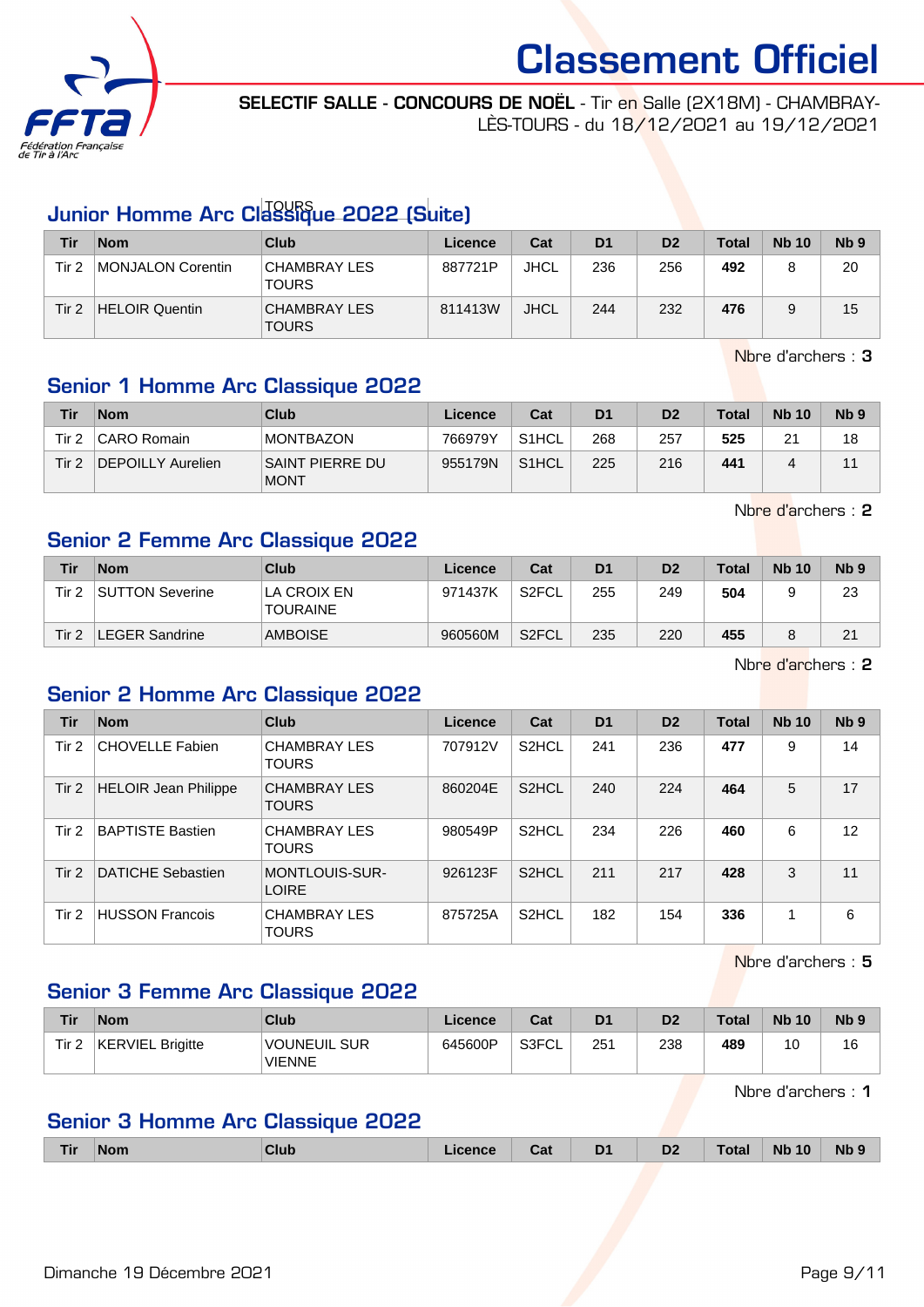![](_page_9_Picture_0.jpeg)

SELECTIF SALLE - CONCOURS DE NOËL - Tir en Salle (2X18M) - CHAMBRAY-LÈS-TOURS - du 18/12/2021 au 19/12/2021

### Senior 3 Homme Arc Classique 2022 (Suite)

| Tir   | <b>Nom</b>             | Club                                 | Licence | Cat   | D <sub>1</sub> | D <sub>2</sub> | <b>Total</b> | <b>Nb 10</b> | Nb <sub>9</sub> |
|-------|------------------------|--------------------------------------|---------|-------|----------------|----------------|--------------|--------------|-----------------|
| Tir 2 | FERRAND Patrick        | <b>ARGENTON SUR</b><br><b>CREUSE</b> | 907800P | S3HCL | 252            | 255            | 507          | 12           | 20              |
| Tir 3 | <b>FERRAND Patrick</b> | <b>ARGENTON SUR</b><br><b>CREUSE</b> | 907800P | S3HCL | 256            | 247            | 503          | 10           | 23              |

Nbre d'archers : 2

### Cadet Homme Arc à Poulies 2022

| Tir   | <b>Nom</b>            | Club                                | Licence | Cat         | D <sub>1</sub> | D <sub>2</sub> | <b>Total</b> | <b>Nb 10</b> | N <sub>b</sub> <sub>9</sub> |
|-------|-----------------------|-------------------------------------|---------|-------------|----------------|----------------|--------------|--------------|-----------------------------|
| Tir 2 | <b>NOISETTE Lucas</b> | <b>CHAMBRAY LES</b><br><b>TOURS</b> | 873338F | <b>CHCO</b> | 288            | 287            | 575          | 35           | 25                          |
| Tir 2 | <b>IZOUARD Auxan</b>  | <b>CHAMBRAY LES</b><br><b>TOURS</b> | 910095J | <b>CHCO</b> | 271            | 281            | 552          | 16           | 39                          |
| Tir 2 | BELAAROUI Adam        | <b>CHAMBRAY LES</b><br><b>TOURS</b> | 910092F | CHCO        | 265            | 248            | 513          | 16           | 29                          |

Nbre d'archers : 3

### Senior 1 Homme Arc a Poulies 2022

| Tir      | <b>Nom</b>             | Club                                | Licence | Cat                | D <sub>1</sub> | D <sub>2</sub> | <b>Total</b> | <b>Nb 10</b> | Nb <sub>9</sub> |
|----------|------------------------|-------------------------------------|---------|--------------------|----------------|----------------|--------------|--------------|-----------------|
| Tir 4    | <b>BERTHON Antoine</b> | <b>CHAMBRAY LES</b><br><b>TOURS</b> | 778917Z | S <sub>1</sub> HCO | 278            | 281            | 559          | 21           | 37              |
| $T$ ir 3 | <b>BERTHON Antoine</b> | <b>CHAMBRAY LES</b><br><b>TOURS</b> | 778917Z | S <sub>1</sub> HCO | 274            | 278            | 552          | 18           | 36              |
| Tir 2    | <b>BERTHON Antoine</b> | <b>CHAMBRAY LES</b><br><b>TOURS</b> | 778917Z | S <sub>1</sub> HCO | 263            | 278            | 541          | 16           | 37              |

Nbre d'archers : 3

#### Senior 2 Homme Arc à Poulies 2022

| Tir              | <b>Nom</b>             | Club                                | Licence | Cat                | D <sub>1</sub> | D <sub>2</sub> | <b>Total</b> | <b>Nb 10</b> | N <sub>b</sub> <sub>9</sub> |
|------------------|------------------------|-------------------------------------|---------|--------------------|----------------|----------------|--------------|--------------|-----------------------------|
| Tir 2            | NOISETTE David         | <b>CHAMBRAY LES</b><br><b>TOURS</b> | 883121P | S <sub>2</sub> HCO | 280            | 283            | 563          | 23           | 37                          |
| Tir <sub>3</sub> | <b>BERTHON Fabrice</b> | <b>CHAMBRAY LES</b><br><b>TOURS</b> | 778913V | S <sub>2</sub> HCO | 273            | 277            | 550          | 14           | 43                          |
| Tir 2            | <b>MOREAU Marc</b>     | <b>CHAMBRAY LES</b><br><b>TOURS</b> | 750604Z | S <sub>2</sub> HCO | 282            | 279            | 561          | 26           | 30                          |
| Tir $2$          | <b>BERTHON Fabrice</b> | <b>CHAMBRAY LES</b><br><b>TOURS</b> | 778913V | S <sub>2</sub> HCO | 276            | 277            | 553          | 21           | 34                          |
| Tir 2            | NEVEU Joel             | <b>AMBOISE</b>                      | 960564S | S <sub>2</sub> HCO | 256            | 263            | 519          | 8            | 33                          |
| Tir 2            | <b>LAUNAY Vincent</b>  | <b>CHAMBRAY LES</b><br><b>TOURS</b> | 914401P | S <sub>2</sub> HCO | 254            | 264            | 518          | 7            | 34                          |

Nbre d'archers : 6